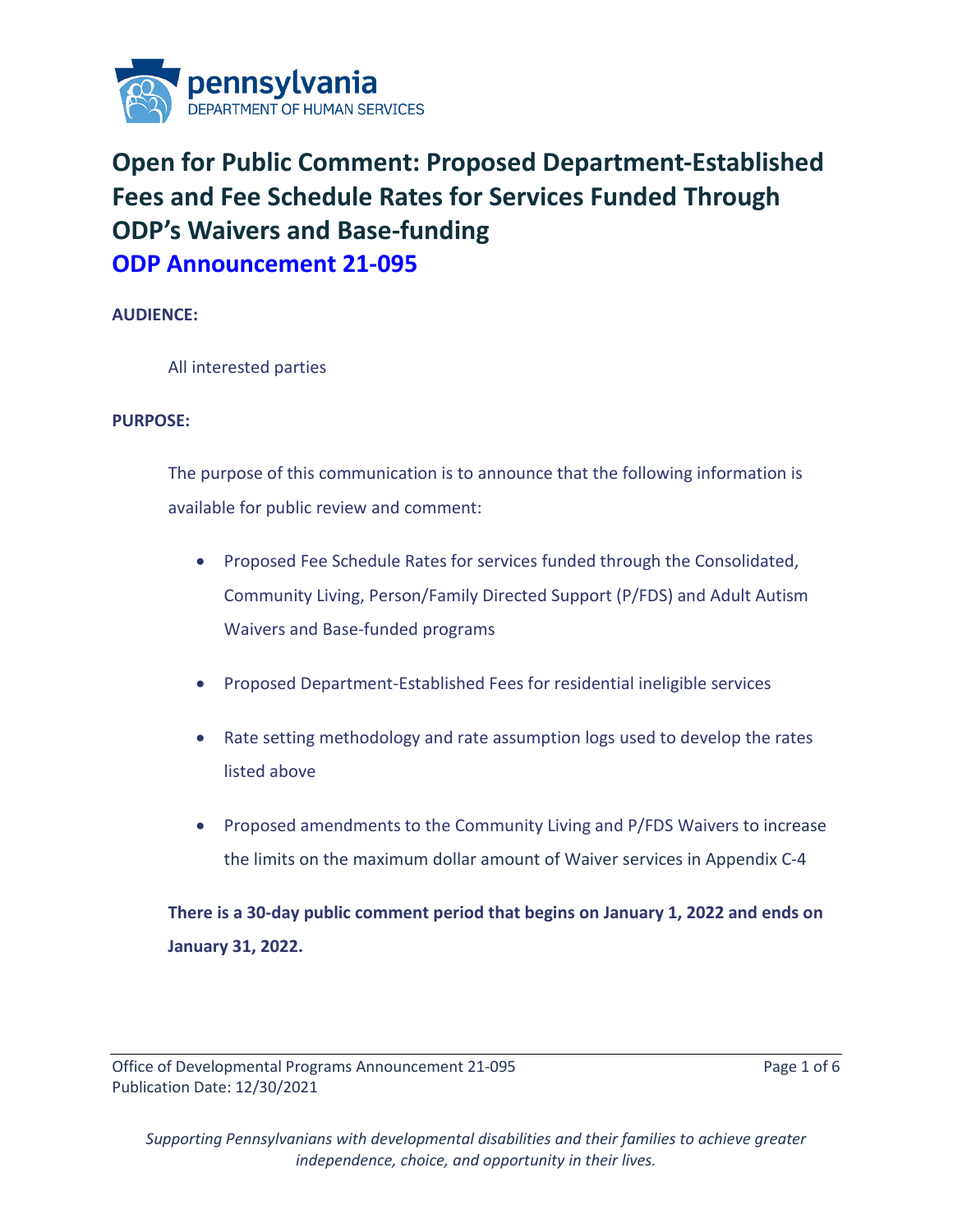#### **DISCUSSION:**

The Office of Developmental Programs (ODP) is seeking your valuable feedback and comments on the proposed Fee Schedule Rates for services funded through the Consolidated, Community Living, P/FDS, and Adult Autism Waivers and Base-funded program, residential ineligible services, and the accompanying rate assumption logs.

Pursuant to 55 Pa. Code § 6100.571 (relating to fee schedule rates), which was effective October 5, 2019, the Department is required to update the data used in establishing the fee schedule rates at least every 3 years. The Department has reviewed and revised its rates for services funded through the Consolidated, Community Living, P/FDS and Adult Autism Waivers and the Base-funded program to comply with this requirement.

The effective dates for the proposed rates are as follows:

- **July 1, 2021:** Fee Schedule Rates and Department-Established Fees for the Adult Autism Waiver.
- **January 1, 2022**: Fee Schedule Rates for the Consolidated, Community Living and P/FDS Waivers and Base-funded program.
	- o **Six months after the federal COVID-19 public health emergency expires:**  Fee Schedule Rates for direct Community Participation Support services. The temporary increases to the Fee Schedule Rates for direct Community Participation Support will remain in effect until six months after the expiration of the federal COVID-19 public health emergency.
- **July 1, 2022:** Department-Established Fees for residential ineligible services funded through the Consolidated and Community Living Waivers.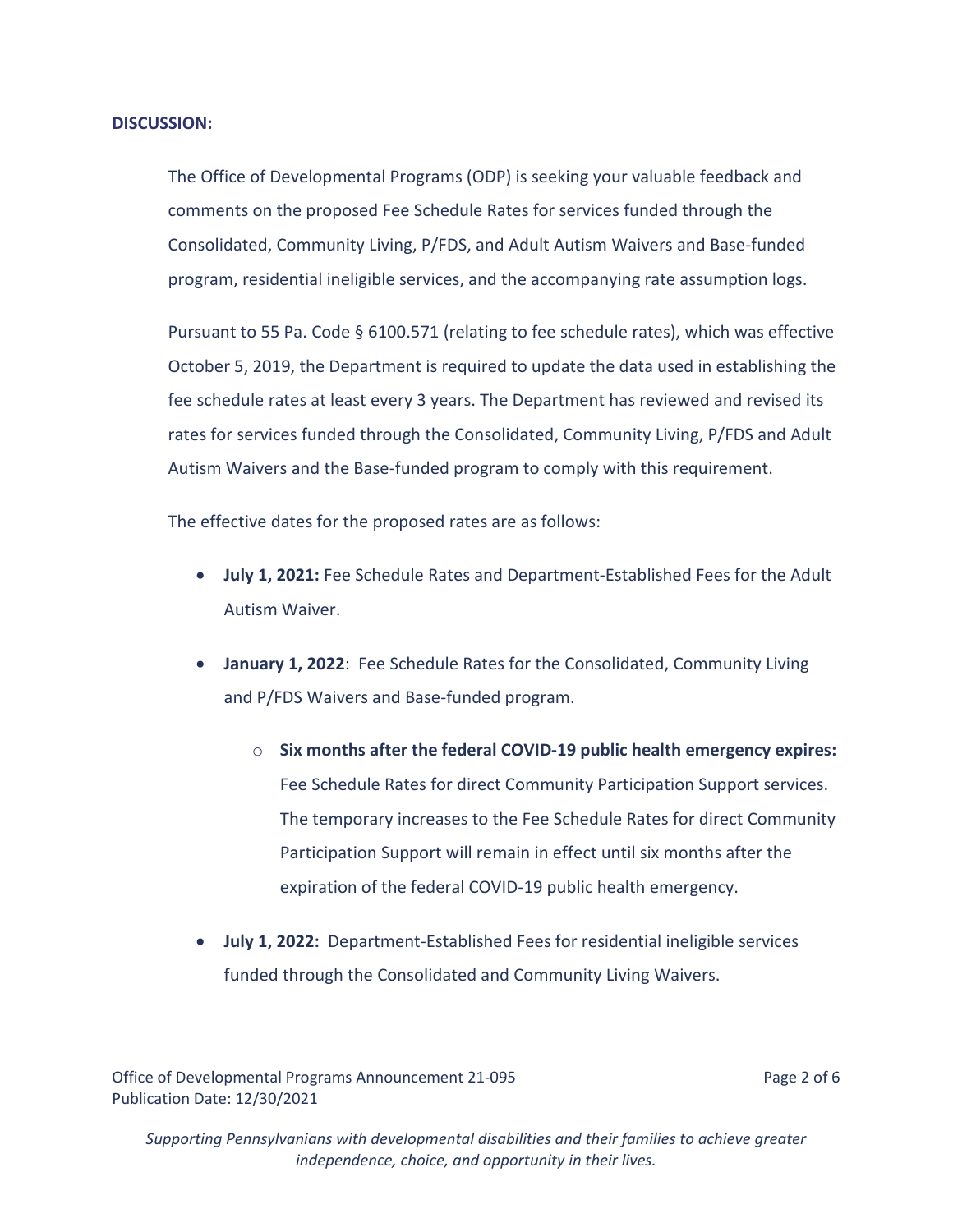The proposed Fee Schedule Rates, Department-Established Fees, and assumption logs used to develop the rates for the Adult Autism Waiver are available at:

# • **[https://www.dhs.pa.gov/Services/Disabilities-Aging/Pages/Adult-Autism-](https://www.dhs.pa.gov/Services/Disabilities-Aging/Pages/Adult-Autism-Waiver-Renewal.aspx)[Waiver-Renewal.aspx](https://www.dhs.pa.gov/Services/Disabilities-Aging/Pages/Adult-Autism-Waiver-Renewal.aspx)**.

The proposed Fee Schedule Rates, Department-Established Fees, and assumption logs used to develop the rates for the Consolidated, Community Living, and P/FDS Waivers and Base-funded program are available at:

# • **[https://www.dhs.pa.gov/providers/Providers/Pages/2022-Proposed-Rates](https://www.dhs.pa.gov/providers/Providers/Pages/2022-Proposed-Rates-for-Consolidated-Community-Living-PFDS-Waivers.aspx)[for-Consolidated-Community-Living-PFDS-Waivers.aspx](https://www.dhs.pa.gov/providers/Providers/Pages/2022-Proposed-Rates-for-Consolidated-Community-Living-PFDS-Waivers.aspx)**.

ODP does not anticipate making any changes to the effective dates of the proposed rates. Once the public comment period ends and the Department of Human Services (DHS) has reviewed the comments, final Fee Schedule Rates with retroactive effective dates, will be loaded into HCSIS. Providers should continue to bill the current rates at this time. Gross adjustments for any units billed between July 1, 2021 for the Adult Autism Waiver and January 1, 2022 for the Consolidated, Community Living and P/FDS Waivers and the date that rates are loaded in HCSIS will be reconciled through a gross adjustment. Base-funded services will not be reconciled through a gross adjustment. ODP will release additional guidance about any other applicable activities that need to be completed when rates are loaded into HCSIS.

# Proposed Amendments to the Community Living and P/FDS Waivers

ODP also proposes to increase the limits on the maximum dollar amount of Waiver services in Appendix C-4 as follows effective January 1, 2022:

Office of Developmental Programs Announcement 21-095 Page 3 of 6 Publication Date: 12/30/2021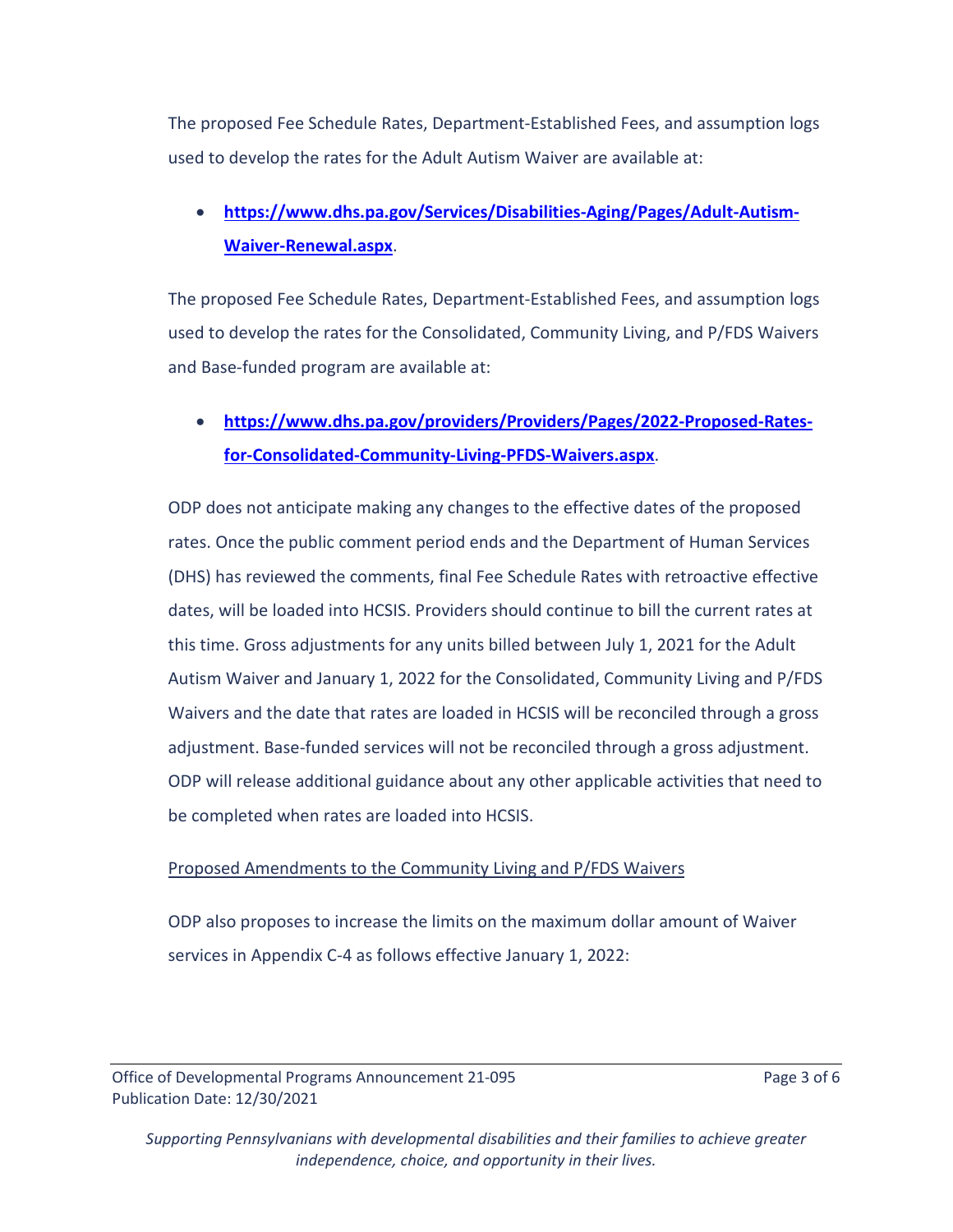- The current limit of \$70,000 per person per fiscal year for Community Living Waiver services will be increased to \$85,000. Supports Coordination services will continue to be excluded from this limit.
- The current limit of \$33,000 per person per fiscal year for P/FDS Waiver services will be increased to \$41,000. Supports Coordination and Supports Broker services will continue to be excluded from this limit. The limit can continue to be exceeded by \$15,000 for Advanced Supported Employment or Supported Employment services.

The proposed increases will ensure that the proposed changes to the Fee Schedule Rates do not result in a reduction or loss of Waiver services for individuals.

A public notice regarding the proposed rates for the Consolidated, Community Living, and P/FDS Waivers and Base-funded program, Department-Established Fees, and proposed amendments for the Community Living and P/FDS Waivers can be found in the Pennsylvania Bulletin, Volume 52, Number 1, published on Saturday, January 1, 2022 at:

# • **[https://www.pacodeandbulletin.gov/Display/pabull?file=/secure/pabulletin/d](https://www.pacodeandbulletin.gov/Display/pabull?file=/secure/pabulletin/data/vol52/52-1/25.html) [ata/vol52/52-1/25.html.](https://www.pacodeandbulletin.gov/Display/pabull?file=/secure/pabulletin/data/vol52/52-1/25.html)**

A public notice regarding the proposed rates for the Adult Autism Waiver and Department-Established Fees can be found in the Pennsylvania Bulletin, Volume 52, Number 1, published on Saturday, January 1, 2022 at:

• **[https://www.pacodeandbulletin.gov/Display/pabull?file=/secure/pabulletin/d](https://www.pacodeandbulletin.gov/Display/pabull?file=/secure/pabulletin/data/vol52/52-1/24.html) [ata/vol52/52-1/24.html](https://www.pacodeandbulletin.gov/Display/pabull?file=/secure/pabulletin/data/vol52/52-1/24.html)**.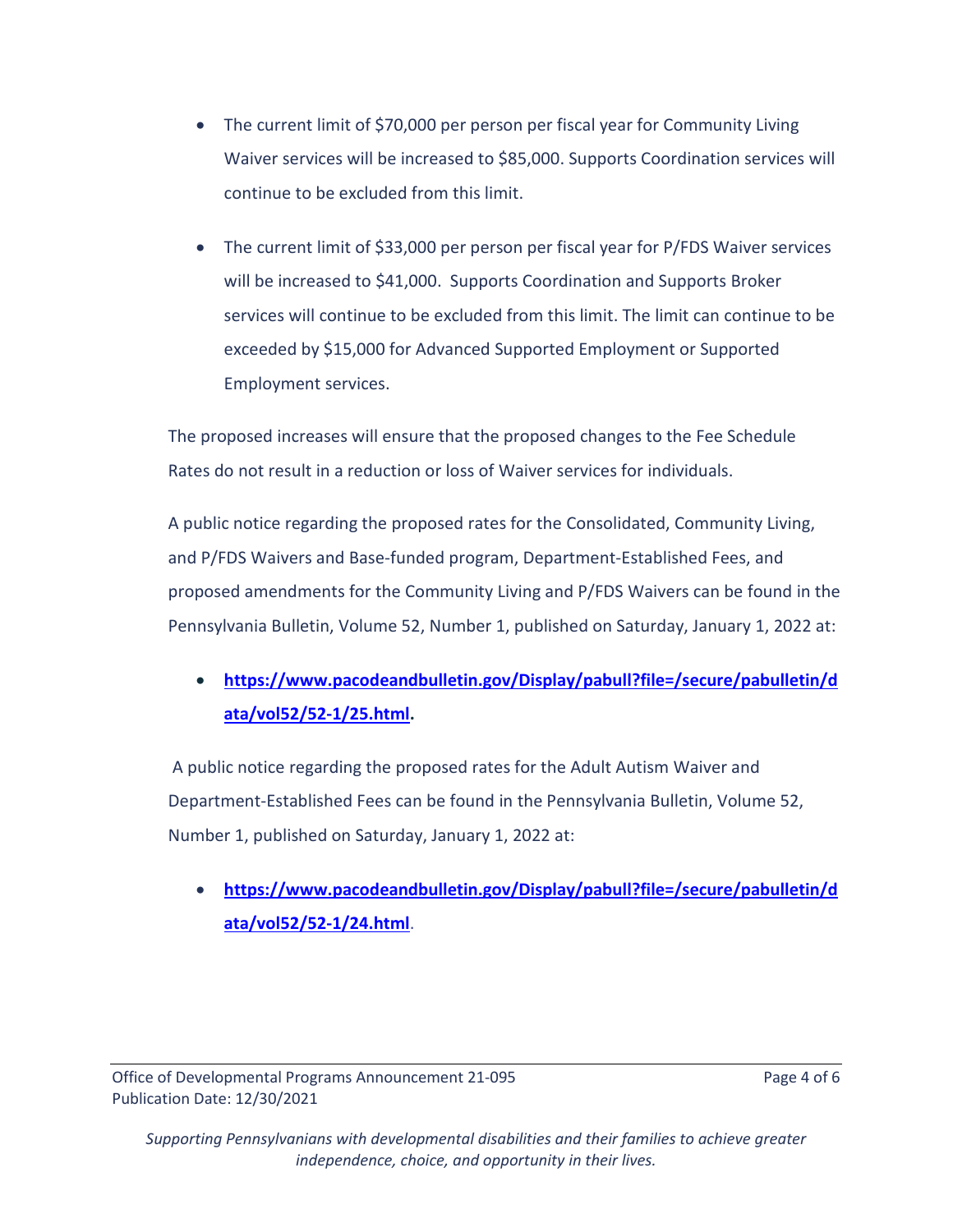#### Public Comment

# **Comments received by 11:59pm on January 31, 2022 will be reviewed and considered for revisions.**

Persons with a disability who require an auxiliary aid or service may submit comments using the Pennsylvania Relay Service by dialing 7-1-1 or by using one of the toll-free numbers:

- (800) 654-5984 (TDD users)
- (800) 654-5988 (voice users)
- (844)-308-9292 (Speech-to-Speech) or
- (844)-308-9291 (Spanish)

### *Consolidated, Community Living and P/FDS Waivers*

Interested persons are invited to submit written comments regarding the proposed rates and waiver amendments. Comments should be addressed to Department of Human Services, Office of Developmental Programs, Division of Provider Assistance and Rate Setting, 4th Floor, Health and Welfare Building, 625 Forster Street, Harrisburg, PA 17120. Comments may also be submitted to the Department at **[ra-ratesetting@pa.gov](mailto:ra-ratesetting@pa.gov)** using subject header "Proposed ID/A Rates".

Copies of the documents referenced in this communication may be obtained by contacting the following address or email:

Department of Human Services, Office of Developmental Programs, Division of Provider Assistance and Rate Setting, 4th Floor, Health and Welfare Building, 625 Forster Street, Harrisburg, PA 17120.

Office of Developmental Programs Announcement 21-095 Page 5 of 6 Publication Date: 12/30/2021